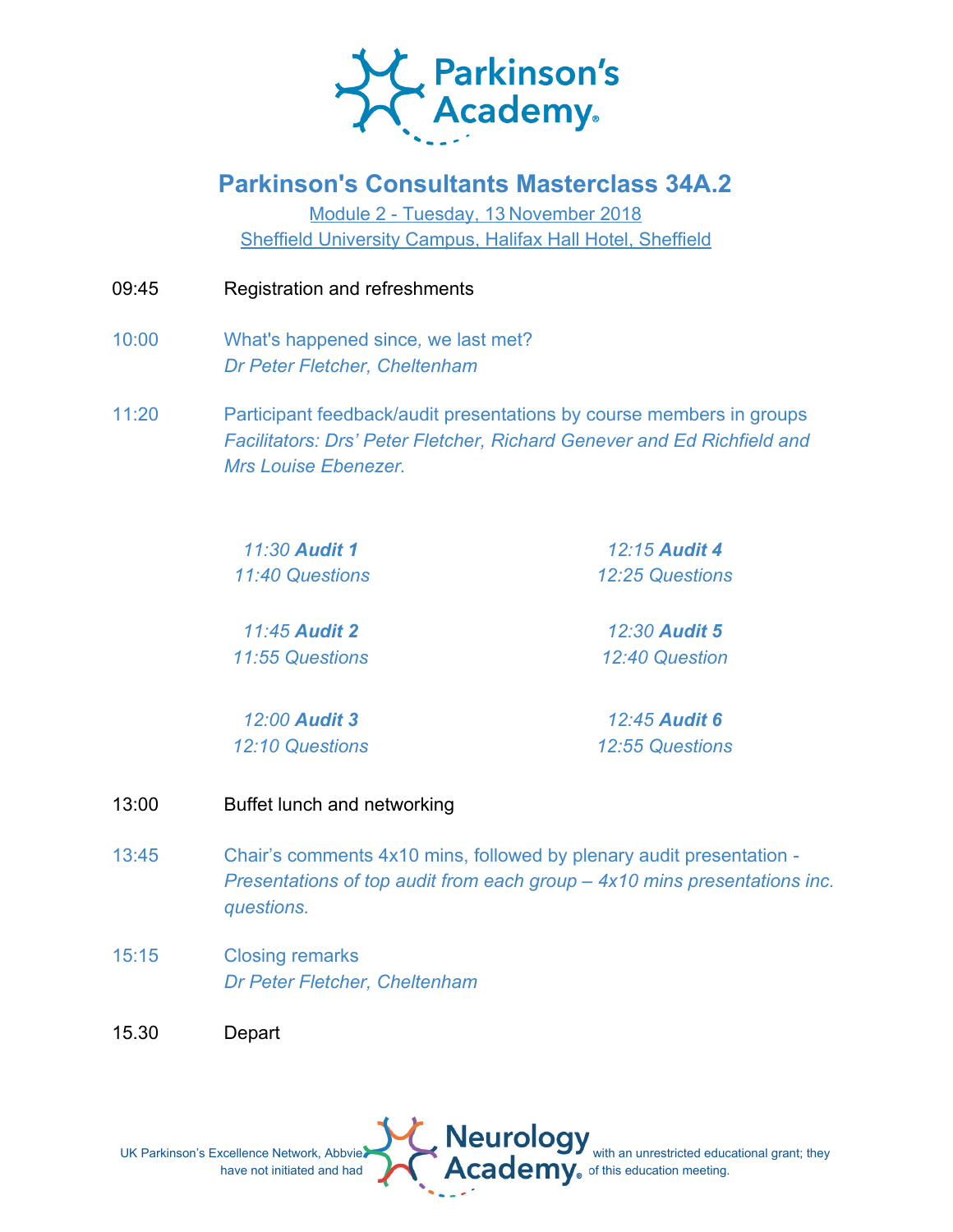

11:20 Participant feedback/audit presentations by course members in groups

*Group 1 - Dr Peter Fletcher, Dining room*

 *11:40 Questions*

*11:45 Audit 2 - Georgios Aperis 11:55 Questions*

*11:30 Audit 1 - Aamer Ahmed 12:15 Audit 4 - Mahesh Gopakumar 12:25 Questions*

> *12:30 Audit 5 - CK Lim 12:40 Question*

*12:10 Questions*

*12:00 Audit 3 - Jonny Drayson 12:45 Audit 6 - Andrew Pearson 12:55 Questions*

*Group 2 - Dr Richard Genever, Library*

*11:30 Audit 1 - Nashid Alam & Mark Bowman 11:40 Questions*

*11:45 Audit 2 - Sidra Bhatti 11:55 Questions*

*12:00 Audit 3 - James Fleet 12:10 Questions*

*12:15 Audit 4 - Eliza Griffiths 12:25 Questions*

*12:30 Audit 5 - Mark Lee 12:40 Question*

*12:45 Audit 6 - Lizzie Vardon 12:55 Questions*

UK Parkinson's Excellence Network, Abbvie and Bial are supporting this MasterClass with an unrestricted educational grant; they have not initiated and had no input into the content or organisation of this education meeting.